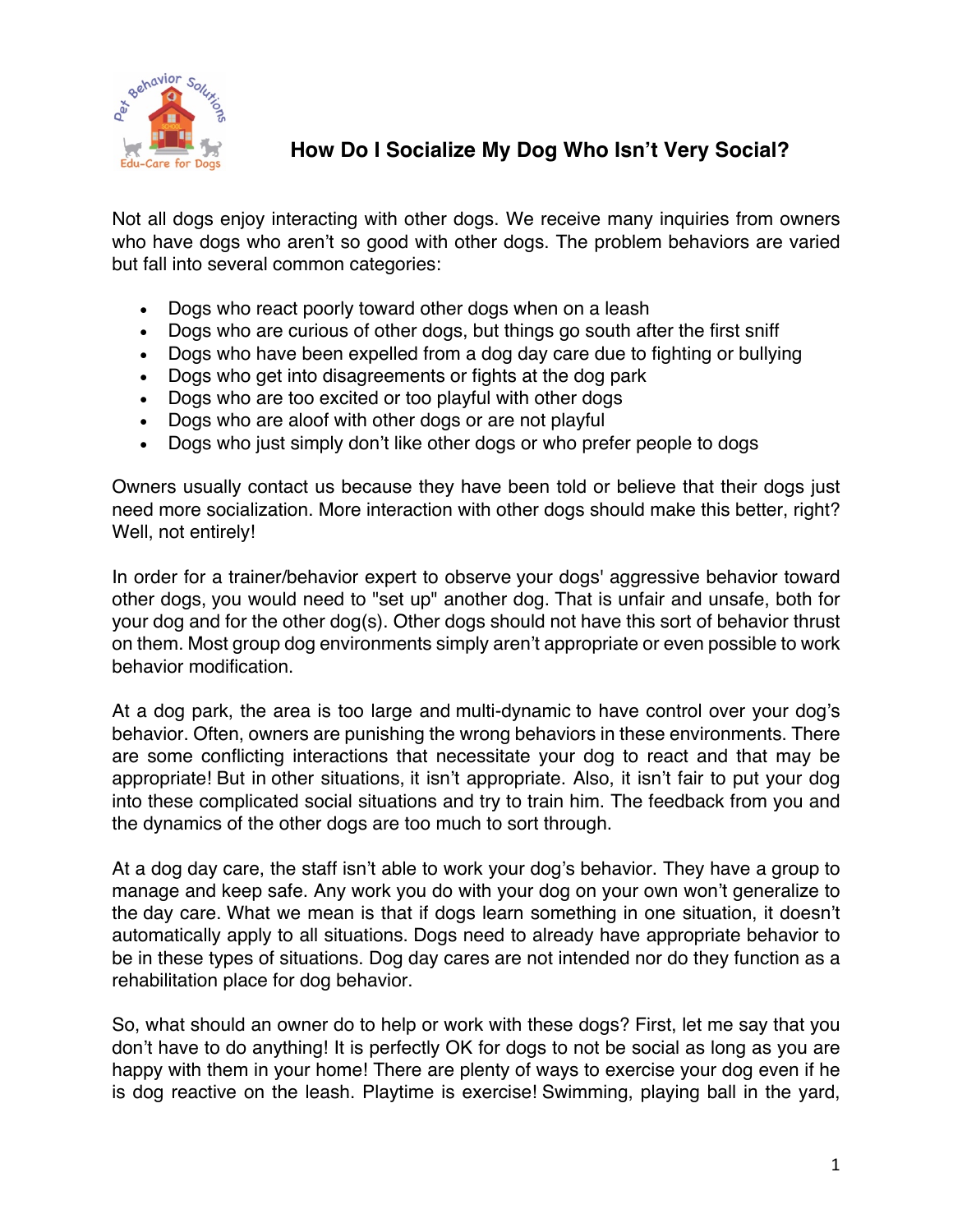treadmills, and mobile treadmill services are a great way to merely exercise your dog. There are also many "brain games" or enrichment activities to keep your dog thinking, learning, and mentally stimulated. You don't have to try to change your dog just because your guilt tells you to or because someone or an expert tells you to socialize your dog.

Socialization is about creating social bonds and learning to negotiate social situations. That can cause a lot of conflict for some dogs. The concept of interacting with other dogs may be too much to ask. If we force these dogs into stressful social situations, we aren't actually socializing them. Instead, we are creating negative experiences.

For dogs that are leash reactive or aggressive on leash when seeing other dogs, you can work on a behavior modification program that teaches your dogs to take it down a notch and be calmer. The goal in this situation is to help your dog to become neutral toward other dogs. On the continuum of aggressive to friendly, neutral is a great midpoint! Neutral is closer to friendly than aggressive so we need to work across the continuum systematically. If your dog can learn to be calmer and more neutral, then it may be appropriate to see if your dog wants to learn to interact with dogs on a social level. The key here is listening to your dog. Not all dogs prefer the company of other dogs.

For dogs that seem curious about other dogs but react aggressively or defensively a few seconds into the interaction, go more slowly. Institute a two second rule with appropriate dogs in which you only allow sniffing or greeting for a total of two seconds and then jolly your dog away from that dog and back to you. Then try another two seconds, etc. Sometimes, these dogs just need a protracted greeting ritual and for things to go slowly to create some predictability from one dog to the other. It may even take several times of introducing and going through the protracted greeting ritual. Often, these dogs are more introverted (See our article - Is my dog an extrovert or an introvert) and prefer to have a few close friends versus a dynamic group setting.

For dogs who have been expelled from a dog care or a dog park for bullying or fighting, keep your dogs out of those dynamics. Your dog isn't going to become polite and considerate with more training. If exercise is what they need, you can address that. If stimulation is what they need, you can address that. If you just want them to be around other dogs and socializing, remember, they are practicing poor behavior at another dog's expense. This is not an appropriate environment for these dogs.

For dogs who are too excitable, too playful, or play at the expense of other dogs, dog parks and dog day cares are not appropriate for them either. Even though they aren't aggressive, these dogs are unrelenting and frustrating to other dogs. A protocol aimed at teaching these dogs to not always be a participant but to be a neutral observer is invaluable. You will need a behavior professional to help you create and carry out this protocol because it must be created differently based on the needs of each individual dog.